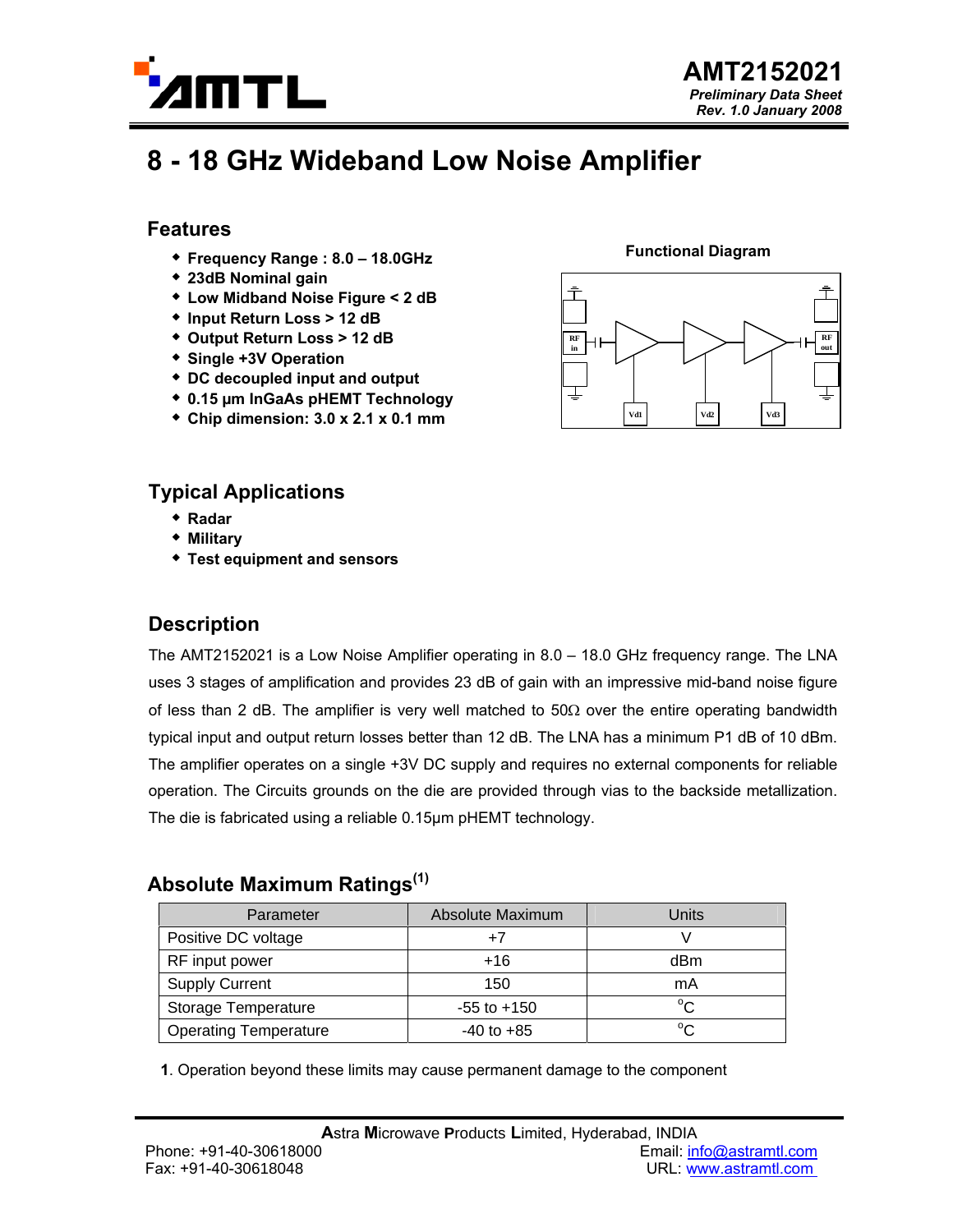

# **Electrical Specifications @ T<sub>A</sub> = 25 °C, Zo =50Ω; Vd1 = Vd2 = Vd3 = 3V**

| <b>Parameter</b>                    | Min. | Typ.  | Max.                     | <b>Units</b> |
|-------------------------------------|------|-------|--------------------------|--------------|
| <b>Frequency Range</b>              | 8.0  |       | 18.0                     | GHz          |
| Gain <sup>(1)</sup>                 | 21   | 23    | 25                       | dB           |
| Gain Flatness <sup>(1)</sup>        |      | ± 0.8 |                          | dB           |
| Noise Figure (mid-band)             |      | 2     | 2.5                      | dB           |
| Input Return Loss <sup>(1)</sup>    | 10   | 12    | $\overline{\phantom{a}}$ | dB           |
| Output Return Loss <sup>(1)</sup>   | 10   | 12    |                          | dB           |
| Output Power @ 1 dB compression (3) | 7    | 9     |                          | dBm          |
| Third Order Intercept Point         |      | 19    |                          | dBm          |
| <b>Supply Current</b>               | 60   | 75    | 90                       | mA           |

*Note:* 

- 1. Measured on-wafer.
- 2. Test Fixture measurements
- 3. Measurement at 8GHz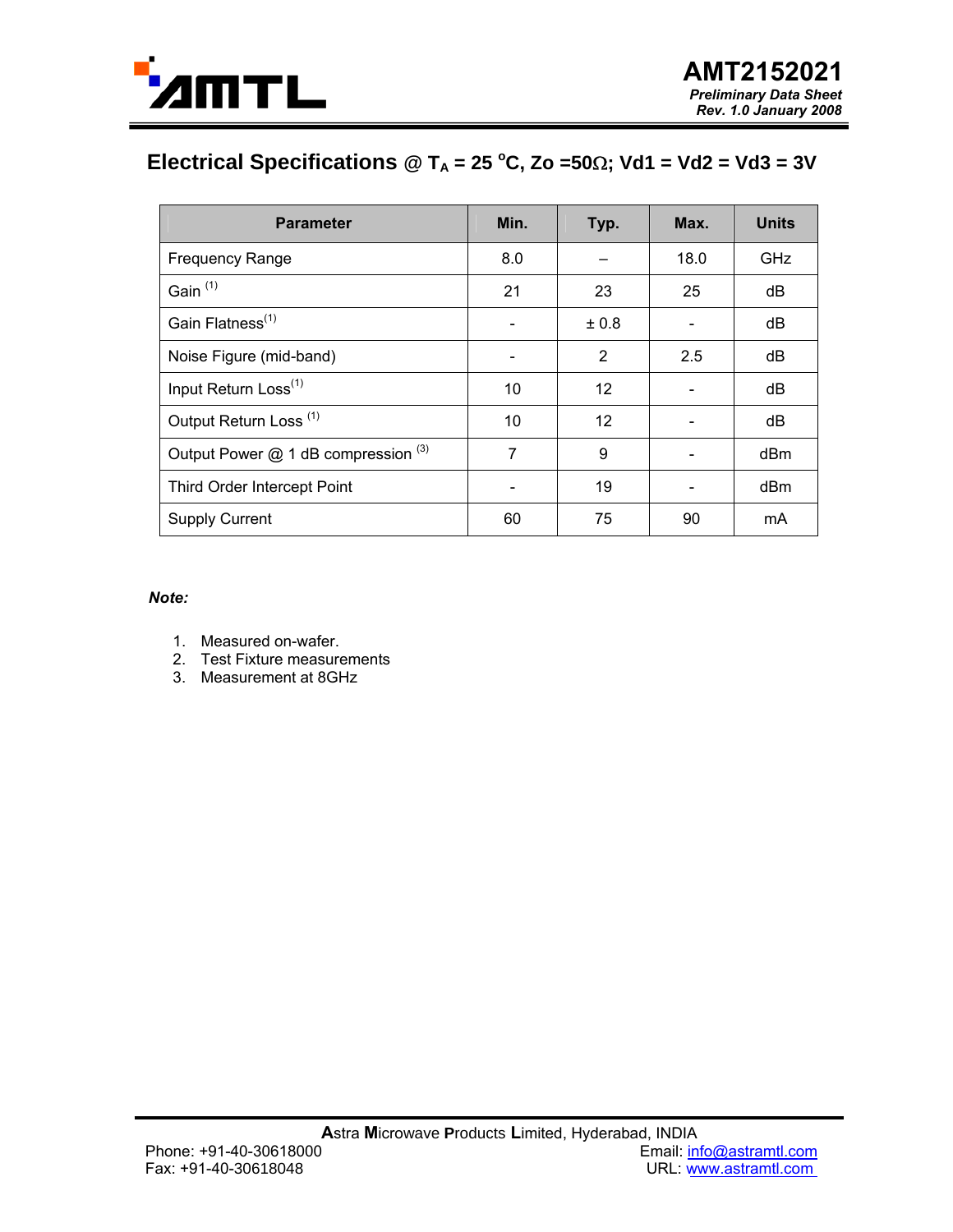

**AMT2152021**  *Preliminary Data Sheet Rev. 1.0 January 2008*

#### **On-Wafer data**

*Vd1 = Vd2 = Vd3 = 3V, Current =75 mA, TA = 25 <sup>o</sup> C*



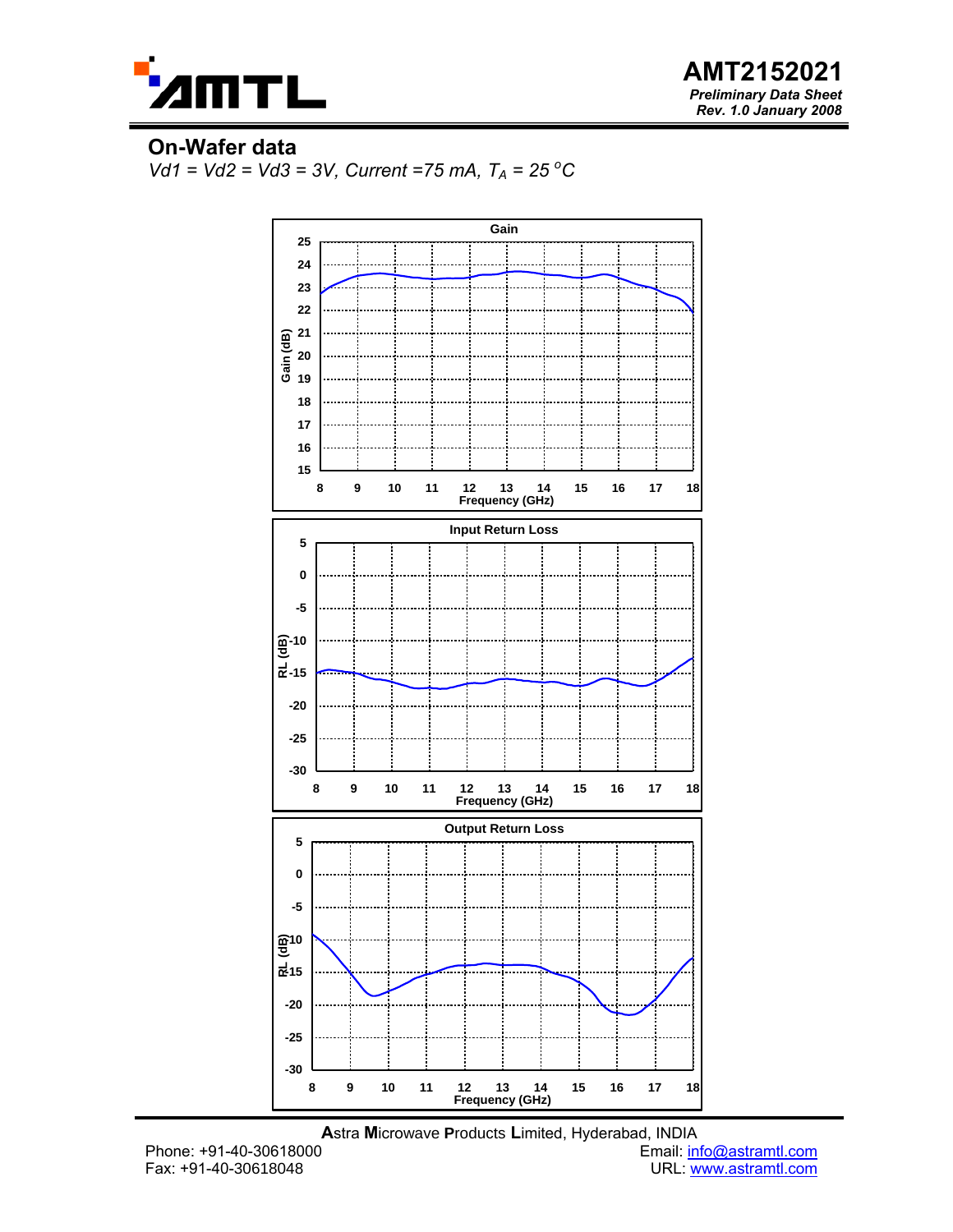



**Test Fixture data** 

 $T_A = 25\,^{\circ}C$ 



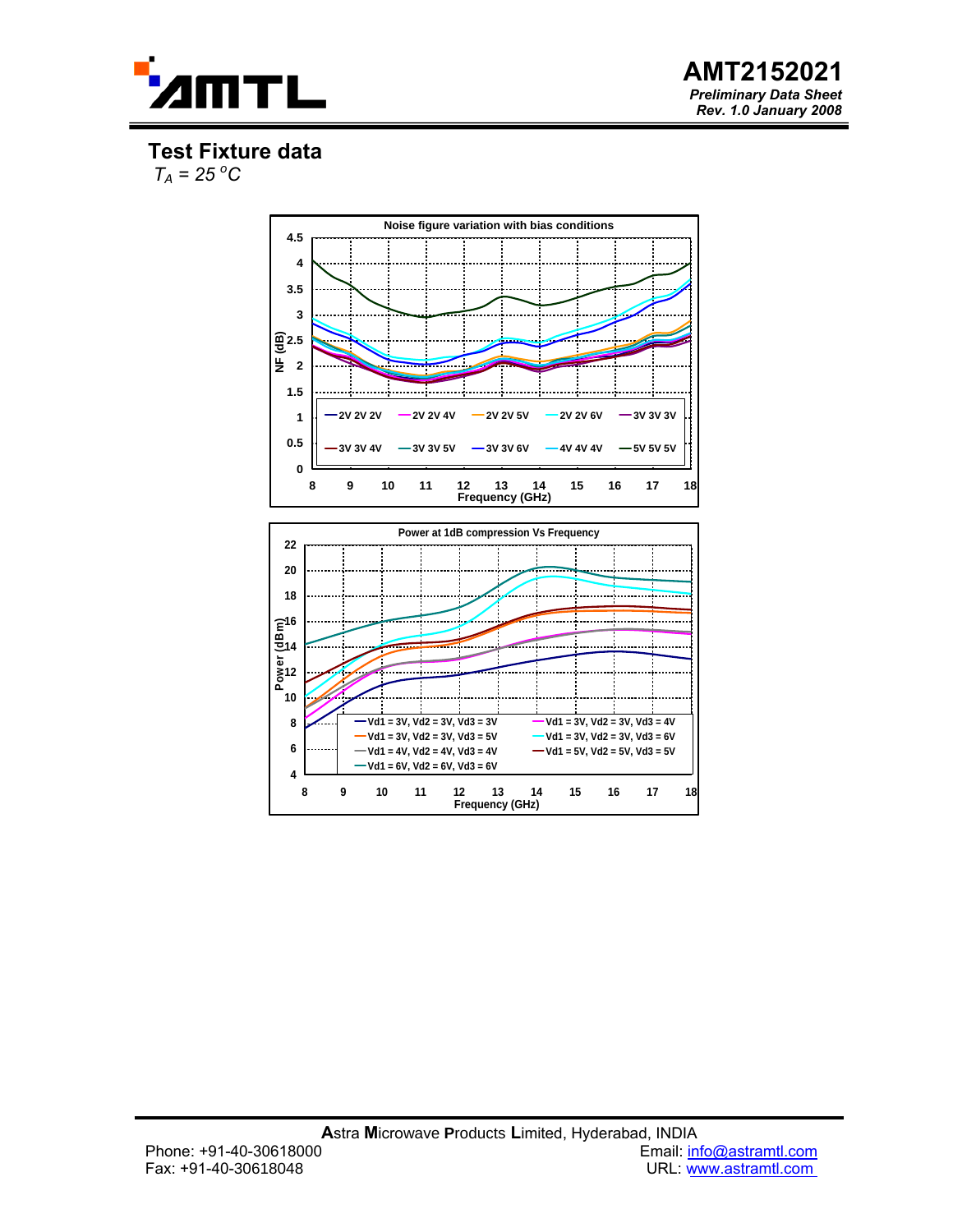

# **Mechanical Characteristics**



**Units:** millimeters (inches)

**Note:** 

- 1. All RF and DC bond pads are 100µm x 100µm
- 2. Pad no. 1 : RF In
- 3. Pad no. 2 : NC
- 4. Pad no. 3 : RF Out
- 5. Pad no. 4 : Vd3
- 6. Pad no. 5 : Vd2
- 7. Pad no. 6 : Vd1